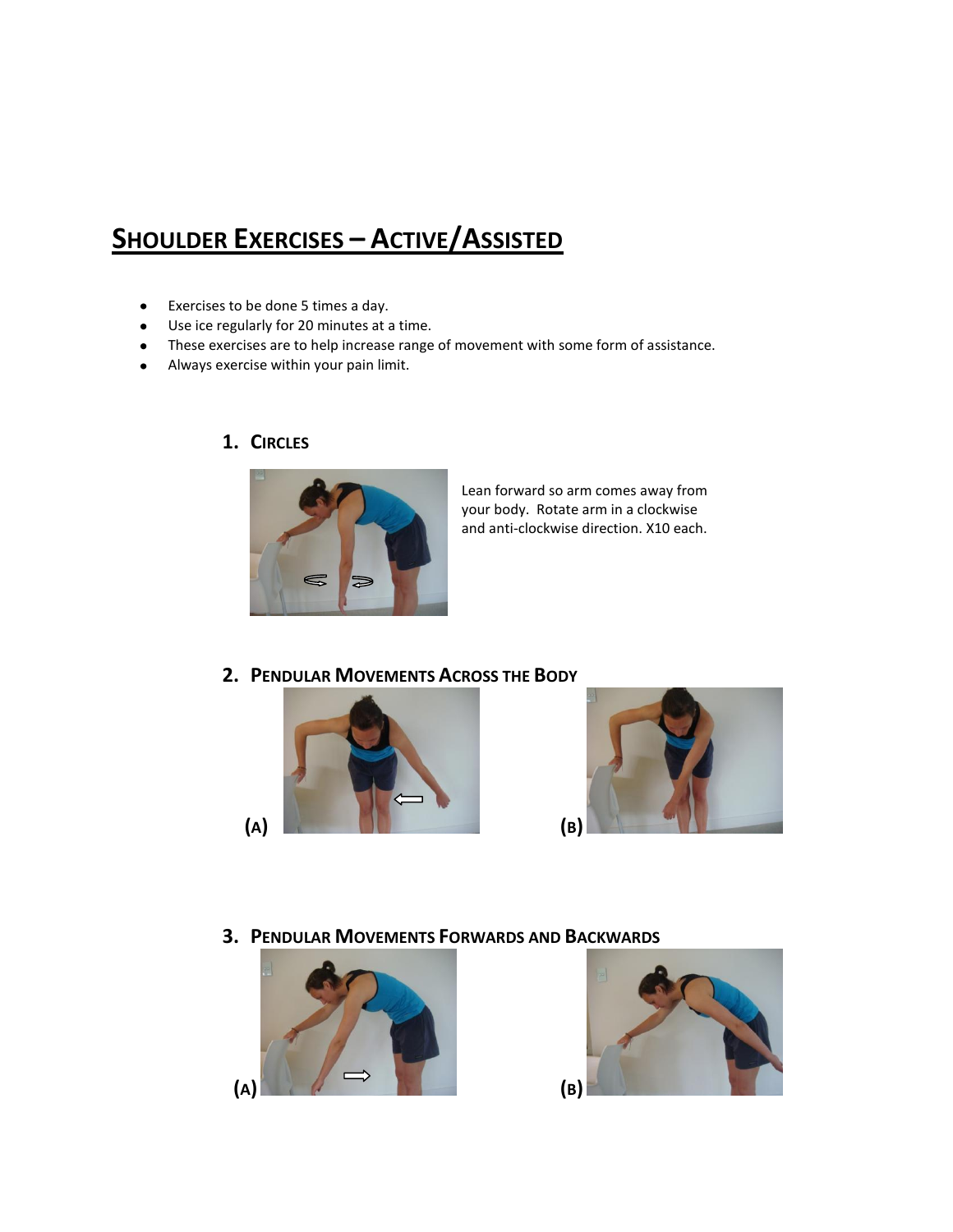## **4. STANDING ARM STRETCH**





With hands on bench walk back until you feel a gentle stretch. Hold 10 secs. (Repeat 10x).

### **5. SHOULDER ELEVATION**



Use other arm to support operated arm. The same when lowering, gently push operated Gently lift arm up as far as comfortable.  $\Box$  arm into other hand to reduce pain. Hold 5 secs, then lower. (X10)





Gradually increase range as shown.

### **6. EXTERNAL ROTATION**





Using stick to assist, set the shoulders. Keep elbows at side. Use good arm to rotate operated arm